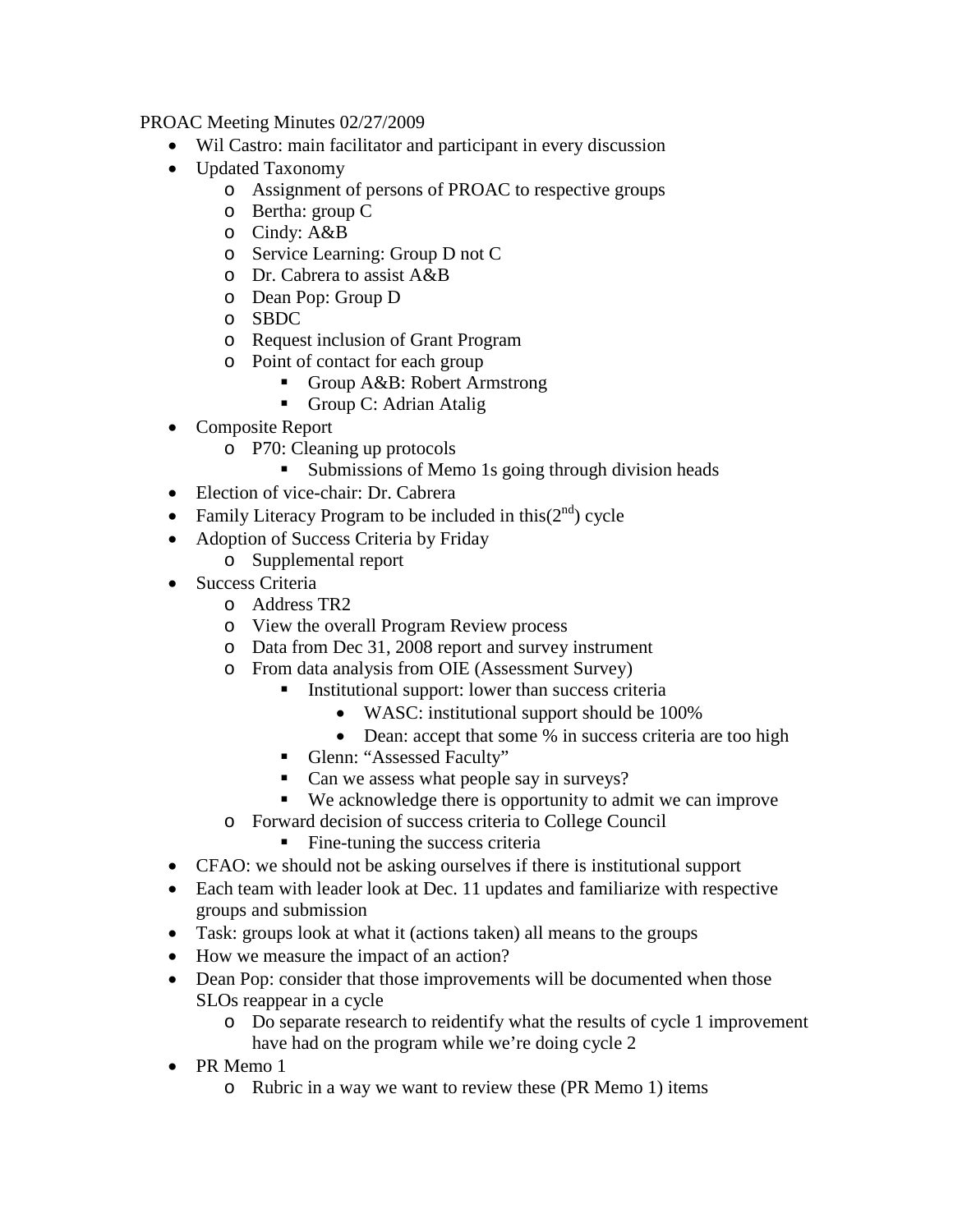- o Rubric to match up NMC mission statements with other mission statements and the other columns in Memo 1
- Adopt as an institution a rubric for SLOs
- Next 3 months
	- o Memo 2
	- o WASC Report due
	- $\circ$  March 3<sup>rd</sup> begin discussion on rubric
- "Water down" SLOs
- Dean Pop: Levels of demonstration that someone has acquired a skill or knowledge
	- o Verbalization
	- o Application
	- o Balance between if we are measuring
		- **Knowledge**
		- Skill
		- values
- Training/PD
	- o SOE help facilitate training session for SLOs and AUOs
		- Cindy is point of contact
		- Dean Pop will assist
	- o Means of Assessment: Dr. Cabrera/Glenn Keaton/Cindy
	- o Mission Statement: Wil Castro/Tee/Pam
		- Assist generate mission statements for some departments
- Planning/Q2 results
	- o Begin dialogue for operational plan
		- Have it widely communicated
		- $\blacksquare$  Improve it?
- Form 1s
	- o Dean Pop: get samples and measure it against the success criteria and go back and discuss samples with group on criteria and process
	- o How to evaluate if someone meets the criteria in their new employee eval
- Should all governance committees (including PROAC) be in the taxonomy?
	- o Dr. Cabrera: PROAC should be included because of the standards
	- o Success criteria a measure of PROAC's effectiveness?
		- $\blacksquare$  Survey
			- Is it complete?
	- o Division heads should develop their Memo 1s
	- o Bottom (department) up (division heads to NMC)
		- development/articulation of mission statements
			- When? (time constraints) where does this fit?
	- o RA, PR, Plan: provide people with an understanding of what and where is the college going
		- **SLOs and AUOs link to the vision**
	- o We need something to evaluate decisions and actions
		- Linking PR, budget, and plan
- Glenn Keaton: "Enhancing and Sustaining Education Quality in the Pacific"